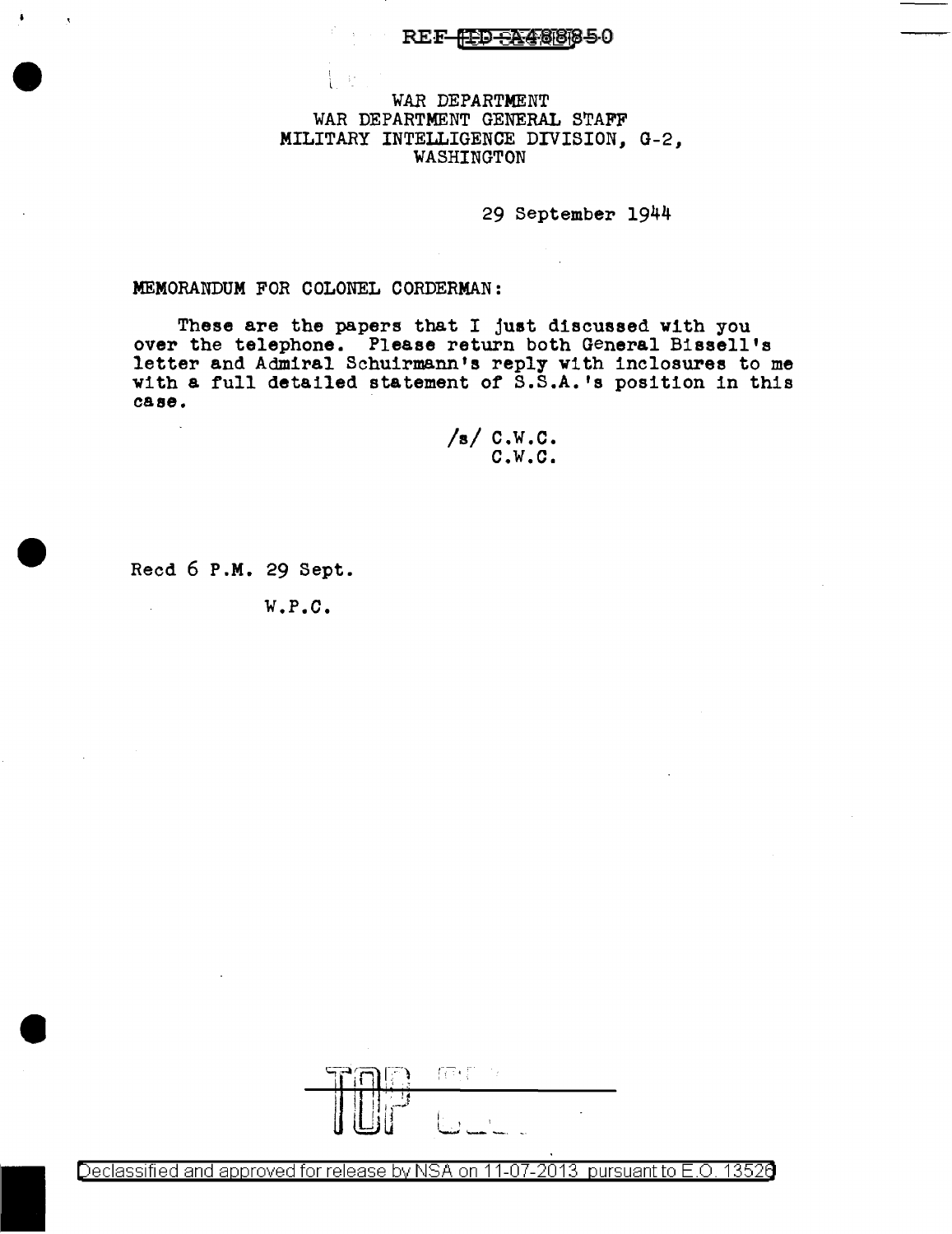c 0 p y

## Op-20-N <del>SEORET</del> 26 September 1944

### DOCUMENTARY EVIDENCE RE "WINDS EXECUTE" MESSAGE

REF<del>el</del>Be-A488850

- (1) Original teletype message - believed delivered to Admiral Noyes. Cannot be located.
- (2) Duplicate teletype message - should be among the vork sheets and miscellaneous papers 1n 20-G. Cannot be located.
- (3) Original "Navy distribution" copr of translation - given to Admiral Noyes (with other papers) about 15 Dec. 1941 - for submission as evidence to the Roberts Commission. Admiral Hart intimated tha t he h&d sighted this copy late in April 1944. It is believed to be in the custody or Vice Admiral Horne or his aide.
- $(4)$ Duplicate "Navy-file" copy of translation - should be filed in serial order in Gy's "JD-1" file. JD-1 #7001 (3 Dec. 1941) is missing and the dummy sheet inserted between #7000 and #7002 bears the notation  $-$  #7001 - Cancelled."
- (5) Two copies of translation were furnished to the War Department.<br>One should be filed under the date (of origin) and the other by<br>serial number in the "SIS"file. Col. O. K. Sadtler, Signal Corps,<br>collected all Army copies ab to a representative of G-2. The Army were requested (unofficially) on several occasions since October 1943 to furnish the Navy Department a copy of this translation but on every occasion they advised that they were unable to locate these translations although it was common knowledge that they had existed.
- (6) So far as can be ascertained, there is no written record still in existence which would prove receipt and delivery of the "Winds Execute" message.

/s/ L. F. Safford Captain, U.S.N.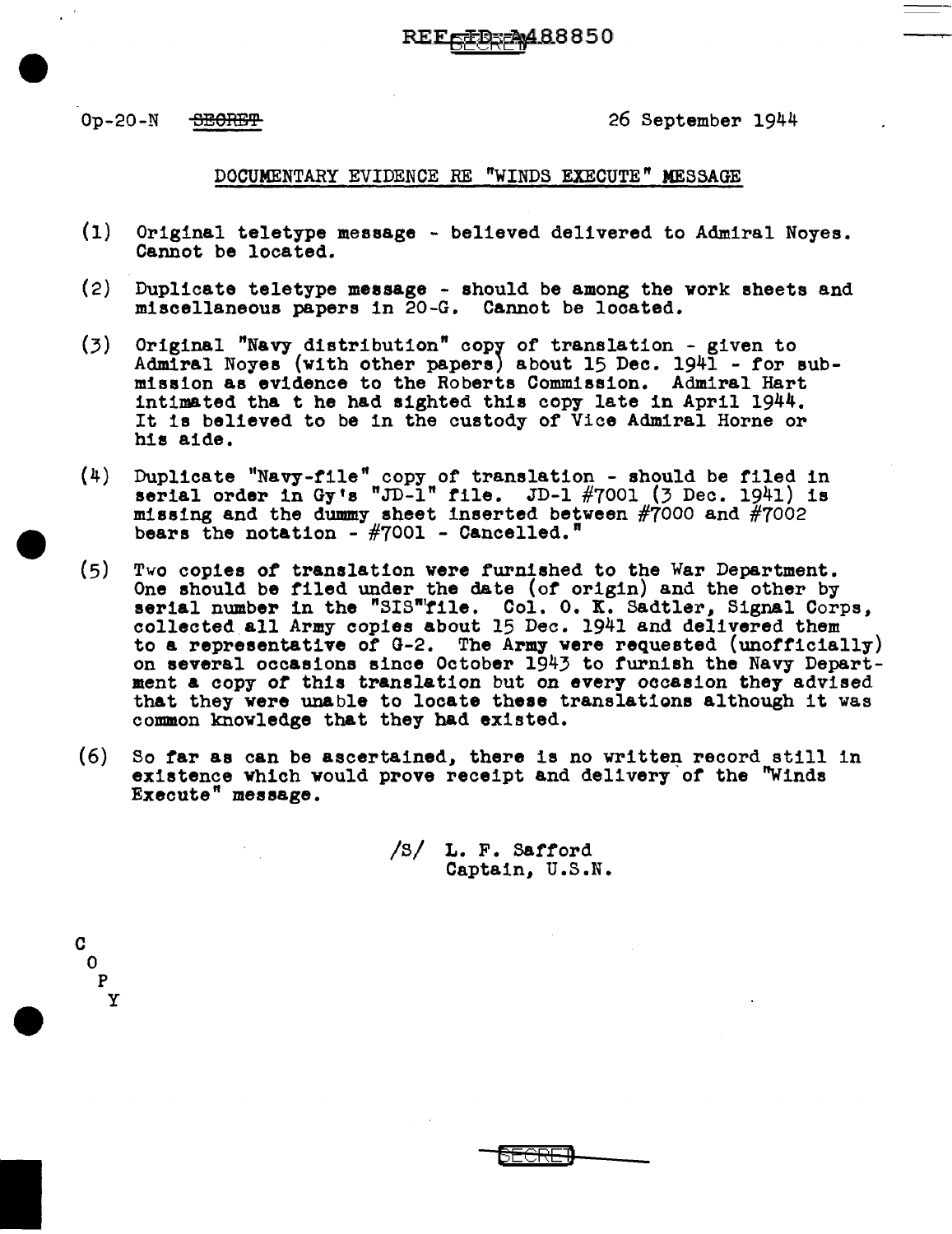UNITED STATES FLEET HEADQUARTERS OF THE COMMANDER IN CHIEF NAVY DEPARTMENT, WASHINGTON, D. C.

#### <del>TOP SECRET</del>

c 0 p y 28 September 1944.

MEMORANDUM *FOR* MAJOR GENERAL CLAYTON BISSELL, A. C. *of* C. <sup>1</sup>G-2

Subject: Pearl Harbor Investigation.

Reference: Major General Bissell's Memo of 25 September 1944 to Rear Admiral Schuirmann, Director or Naval Intelligence.

- Enclosures: (A) Copy of Memorandum dated 26 September 1944 prepared by Captain L. F. Safford, subject: "Documentary Evidence Re "Winds Execute" Kessage".
	- (B) Copy of Memorandum of 27 September 1944 to Op-20 signed by Captain P. R. Kinney, Subject: "Pearl Harbor Investigation".
	- (C) Copy of JD-1:7148 Navy Translation 7 December 1941.

In reply to your memorandum of 25 September 1944, (reference (a)) so far as can be ascertained there is no written record in the files of the Navy Department which would prove receipt and delivery of the "execute" to the so called "Winds" message. It is possible that the present Court *of* Inquiry may obtain information which may shed some light as to whether the execute to this message was received, when it was received and to whom it was delivered and the time of such delivery.<br>The records of this Court of Inquiry are not available to the Director *of* Naval Intelligence.

2. Enclosures  $(A)$ ,  $(B)$  and  $(C)$  are forwarded herewith for information. It is possible that a search of the War Department file It is possible that a search of the War Department file may reveal some information on this subject.

> *R.* E. SCHUIRMANN, Assistant Chief of Staff.

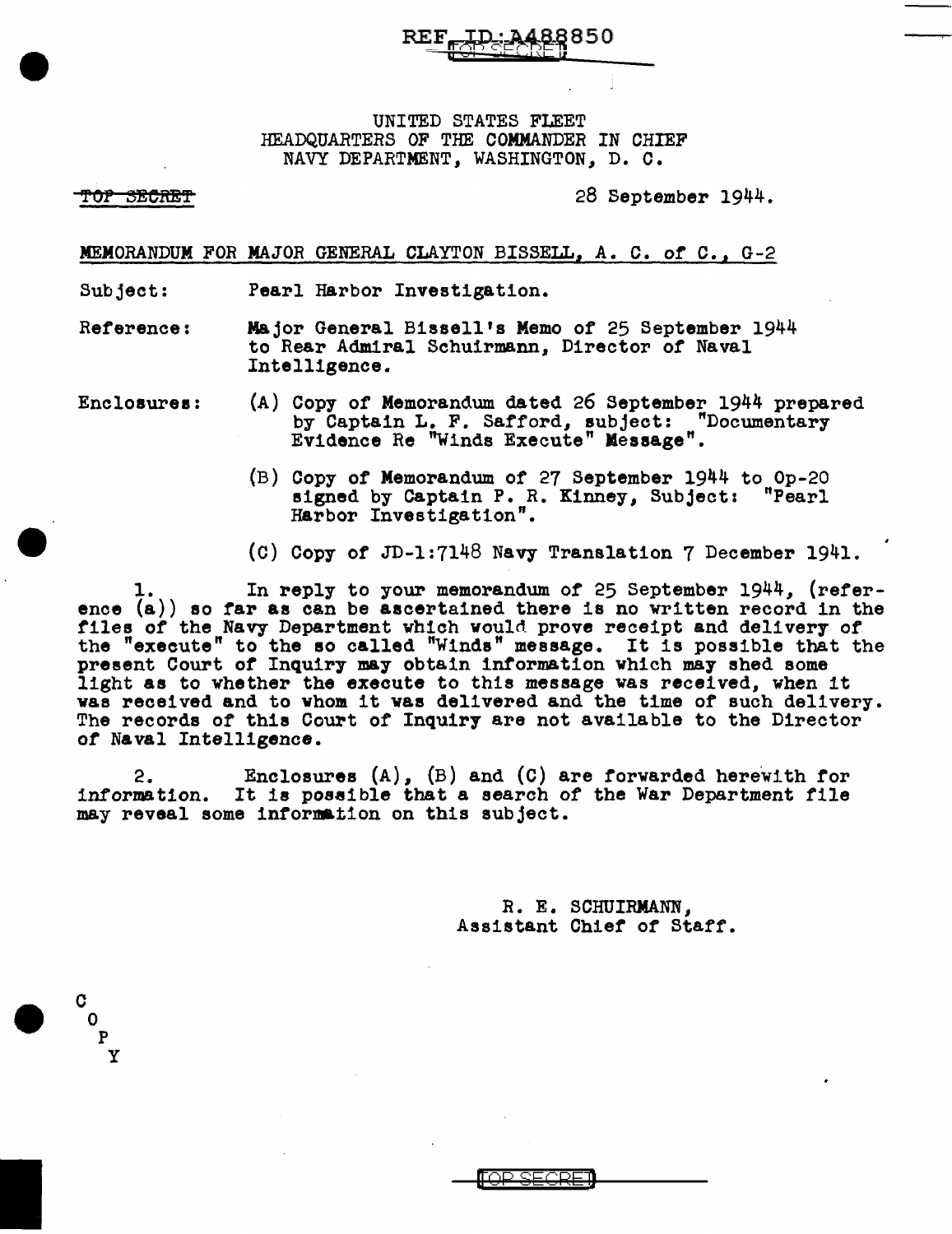REF ID:A488850

MIS/DC/EWG/dc 74195

25 September 1944

SUBJECT: Pearl Harbor investigation.

TO: Rear Admiral R. E. Schuirmann, Director of Naval Intelligence, Room 3076 Navy Department, Washington, D. C.

r eller

1. Reference is made to the fact that on the 28th *or* November 1941 there was decoded a Japanese message providing for a voice code in a news broadcast which would warn or an imminent break in relations between Japan and the United States or Great Britain or Russia. This message we called the "Winds" message and already is familiar to you.

2. In order that War Department records may be completed, will you please answer the following questions involving this "Winds" message:

a. Did the Navy Department receive an implementing message to the "Winds" message on the night or 3-4 or 4-5 December 1941 which, decoded, said in effect that Japanese relations with the United States and with Great Britain were to be broken but that Japanese relations with Russia were not to be broken? If so, when and from what source?

Did the Navy Department receive an implementation to this "Winds" message on the night of 3-4 December, or at any time prior to Pearl Harbor? If so, when and from what source?

c. What notice, if any, of any such implementation message was ever given to the War Department by the Navy Department?

> CLAYTON BISSELL, Major General, A. C. of S., G-2.



**COPY**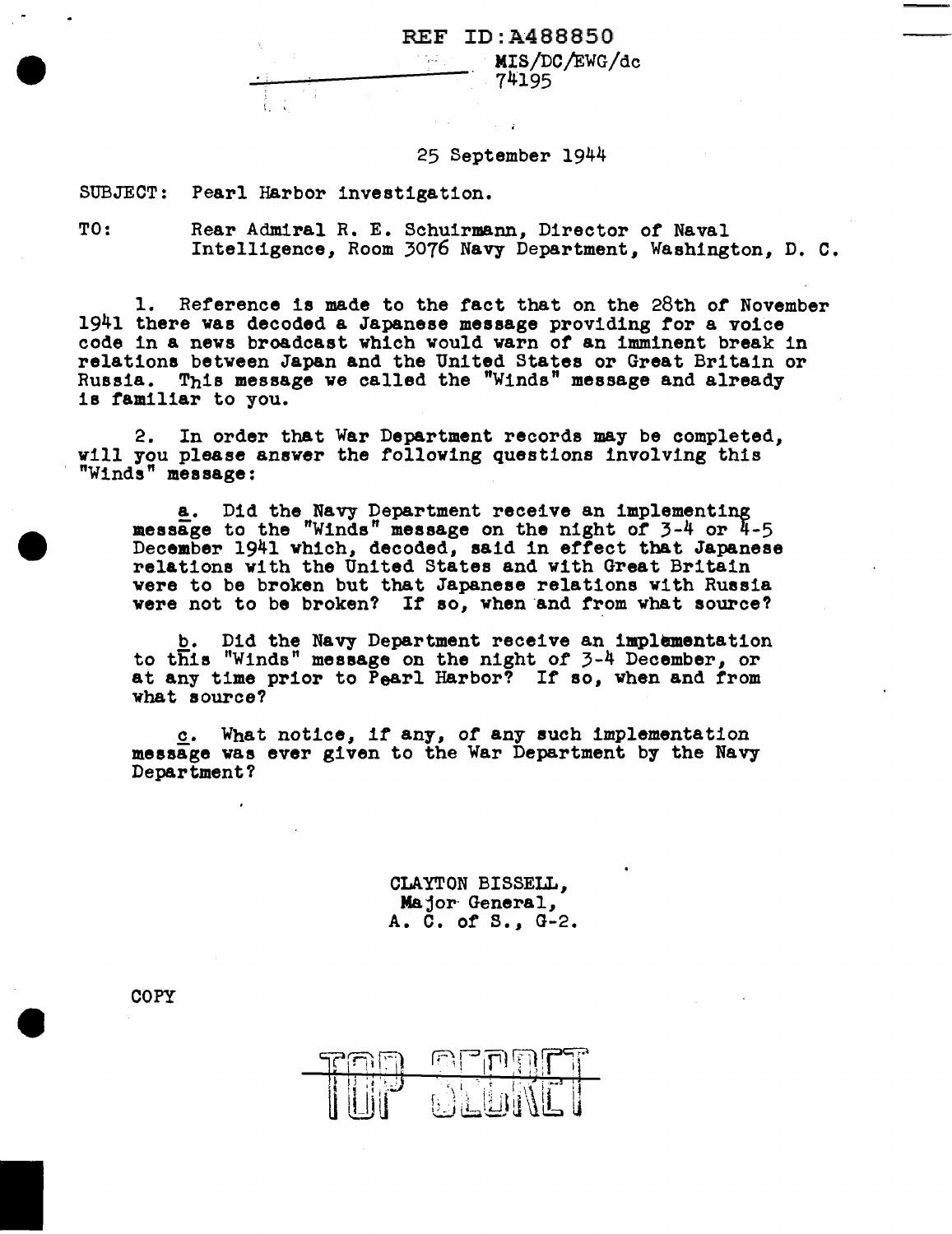$Op-20-G/1$  md TENTATIVE --  $\sim$  27 September 1944 TOP SECRET

MEMORANDUM TO OP-20

Subj: Pearl Harbor Investigation.

Ref: (a) Memo from Gen. Bissell to Admiral Schuirmann

Enc:  $(A)$  Memo from Captain L. F. Safford Copy of JD-1:7148)

1. Reference (a) requests a written reply to several questions concerning the possible reception and dissemination by the Navy of a Japanese message implementing the "Winds" message of 28 November 1941. Enclosure (A) is a memorandum from Captain L. F. Safford which cites his findings on the documentary evidence concerning the existence of an implementing or "Winds Execute" message.

2. An investigation held in Op-20-G to determine whether or not a "Winds Execute" message was ever received by -the Navy has disclosed that no written record exists to prove either the receipt or the dissemination or such a message before December 7, 1941. On December 7, 1941 at 080015 Z a plain Japanese language message using code names (JD-1: 7148) was intercepted by the FCC, which indicated that diplomatic relations between Japan and England were on the verge *of* being severed.

3. Op-20-G'a comments on the memorandum of Captain Safford are as follows: (Numbers refer to similar numbers in Capt. Safford's memo).

(1) There is no written record of the receipt and dissemination of this message, and one at present لله فالطافا (لما Enclosure (B)